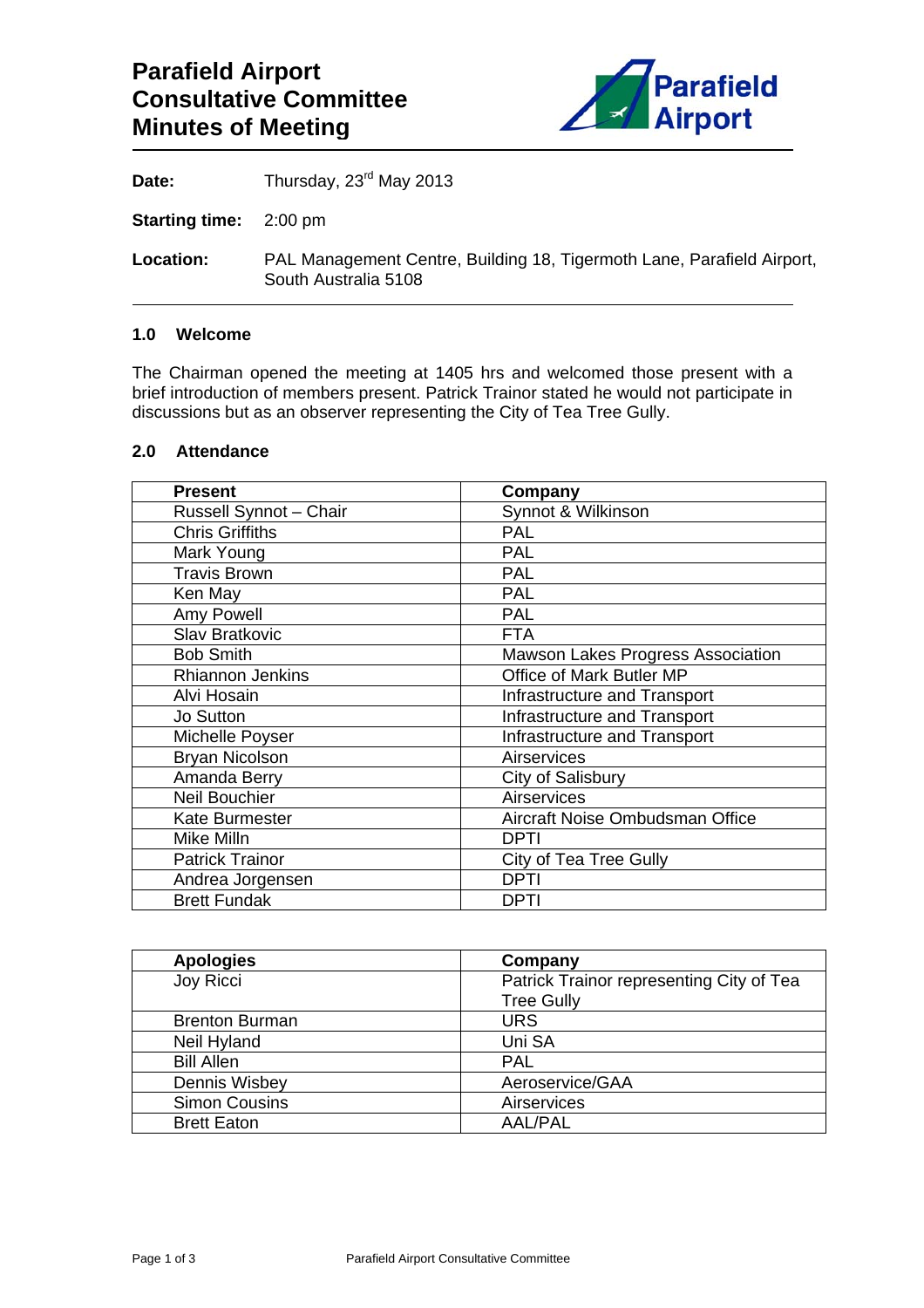# **3.0 MINUTES OF PREVIOUS MEETING – 21st FEBRUARY 2013**

The following amendments was agreed;

### 8.2 Meeting Times

The Chairman suggested *that holding some meetings at a later time may* a later meeting time might suit more members and *may* to potentially attract further participation from community representatives. The Committee unanimously decided to keep the 2 pm commencement time for the foreseeable future.

Moved Bob Smith – and Seconded Chris Griffiths –- that the notes of the 21 February 2013 meeting be adopted – Carried.

## **4.0 CORRESPONDENCE**

#### **Correspondence In:**

Apologies **Reports** 

## **Correspondence Out:**

Nil

### **5.0 ACTION ITEMS**

# **5.1 Community Membership – City of Salisbury Information**

Amanda Berry will take the issue of additional community representatives to council.

#### **5.2 PATWG Conformance Report**

Report provided

#### **5.3 Consideration of Airservices short-term noise monitoring**

Airservices advised that they were considering installing some short-term aircraft noise monitoring unit(s) at Parafield and would continue discussion about this proposal at future meetings.

### **6.0 AIRPORT UPDATE**

#### **6.1 Parafield Airport Limited Report – tabled with no items requiring to be noted**

- **6.2 Property and Development and Land Use Report tabled with no items requiring to be noted**
- **6.3 Environment Report**

**tabled with no items requiring to be noted** 

**6.4 Planning Co-ordination Forum Reporttabled with no items requiring to be noted** 

**6.5 Technical Working Group (PATWG) tabled with no items requiring to be noted**